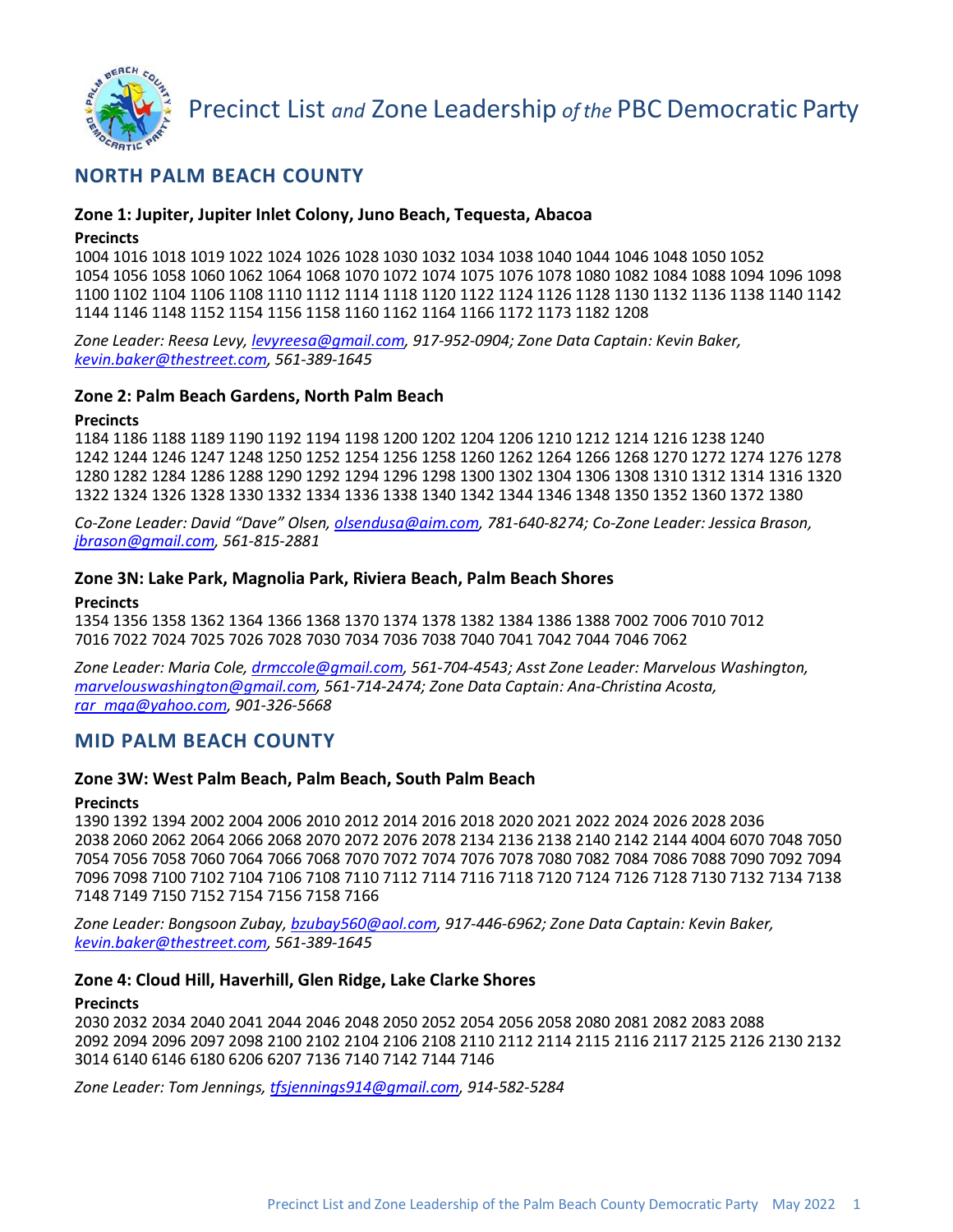

### **Zone 5: The Acreage, Loxahatchee, Loxahatchee Groves, Royal Palm Beach, Wellington, Westlake Precincts**

1228 2146 6040 6042 6044 6045 6046 6048 6050 6051 6052 6058 6060 6062 6064 6066 6072 6076 6078 6080 6082 6084 6086 6088 6090 6092 6094 6098 6100 6102 6104 6106 6110 6112 6114 6116 6118 6120 6122 6124 6126 6128 6130 6132 6134 6136 6142 6150 6152 6154 6156 6158 6160 6162 6164 6166 6168 6170 6172 6174 6178 6182 6184 6186 6188 6190 6192 6194 6198 6200 6202 6204 6208 6210 6212 6214 6216 6220 6226 6228

*Zone Leader: Sharon Lascola, [shronee@aol.com,](mailto:shronee@aol.com) 561-315-9517; Zone Data Captain: Niko Doggett, [nikodoggett@gmail.com,](mailto:nikodoggett@gmail.com) 202-768-1039*

## **Zone 6E: Palm Springs, Atlantis, Lantana, Hypoluxo, Lake Worth, Manalapan**

### **Precincts**

2120 2122 2124 3002 3004 3006 3010 3012 3016 3018 3020 3022 3024 3028 3030 3032 3034 3036 3038 3040 3042 3044 3048 3050 3052 3058 3060 3062 3064 3066 3068 3070 3072 3074 3075 3076 3078 3080 3082 3110 3112 3114 3116 3118 3148 4002 4006 4008 7160 7162 7164 7168 7170 7172 7174 7175 7176

*Zone Leader: Bonnie Greenberg[, bonnieg457@gmail.com](mailto:bonnieg457@gmail.com) , 954-461-0915; Zone Leader: Ana-Christina Acosta, [rar\\_mga@yahoo.com,](mailto:rar_mga@yahoo.com) 901-326-5668; Zone Data Captains[: bonnieg457@gmail.com](mailto:bonnieg457@gmail.com) , 954-461-0915 and Ana-Christina Acosta[, rar\\_mga@yahoo.com,](mailto:rar_mga@yahoo.com) 901-326-5668*

### **Zone 6W: Greenacres, Lake Worth West**

### **Precincts**

2084 2085 2086 2150 2152 2154 2156 2158 2160 2162 2164 2166 2170 2172 2174 2182 2184 2186 2188 2190 2192 2194 2196 2198 2200 2202 2204 2206 2208 2210 2214 2216 2218 3084 3086 3088 3090 3092 3094 3096 3098 3100 3102 3104 3106 3108 3120 3124 3126 3128 3130 3132 3133 3134 3136 3144 6224 6230 6232

*Zone Leader, Joyce Kantrowitz, [maestra101@aol.com,](mailto:maestra101@aol.com) 561-317-7438; Co-Zone Leader: Tom Vanni, [tb\\_vanni@yahoo.com,](mailto:tb_vanni@yahoo.com) 410-570-2640; Zone Data Captain: Ginny Kaminski*

## **SOUTH PALM BEACH COUNTY**

### **Zone 7E: City of Boynton Beach, Briny Breezes, Ocean Ridge**

#### **Precincts**

3138 3140 3142 3146 3164 3168 3172 3174 3176 3182 3186 3187 3188 3190 3192 3194 3196 3198 3200 3202 4020 4022 4024 4026 4028 4034 4036 4038 4044 4050 4052 4053 4054 4060 4062 4064 7178 7179 7180 7182 7184 7186 7188 7190 7192

*Zone Leader: Bonnie Greenberg[, bonnieg457@gmail.com](mailto:bonnieg457@gmail.com) , 954-461-0915; Zone Leader: Ana-Christina Acosta, [rar\\_mga@yahoo.com,](mailto:rar_mga@yahoo.com) 901-326-5668; Zone Data Captains[: bonnieg457@gmail.com](mailto:bonnieg457@gmail.com) , 954-461-0915 and Ana-Christina Acosta[, rar\\_mga@yahoo.com,](mailto:rar_mga@yahoo.com) 901-326-5668*

### **Zone 7W: West Boynton Beach**

#### **Precincts**

3122 3150 3152 3154 3156 3158 3160 3162 3166 3170 4010 4012 4014 4016 4018 4030 4032 4046 5002 5003 5004 5005 5006 5007 5008 5009 5010 5012 5014 5016 5018 5020 5022 5024 5026 5028 5030 5032 5034 5036 5038 5040 5042 5044 5048 5050 5052

*Zone Leader: Loretta Jacobson[, loretjac@gmail.com,](mailto:loretjac@gmail.com) 561-866-1055; Zone Data Captain: Mark Stolzberg, [markstolzberg@gmail.com,](mailto:markstolzberg@gmail.com) 631-751-4277*